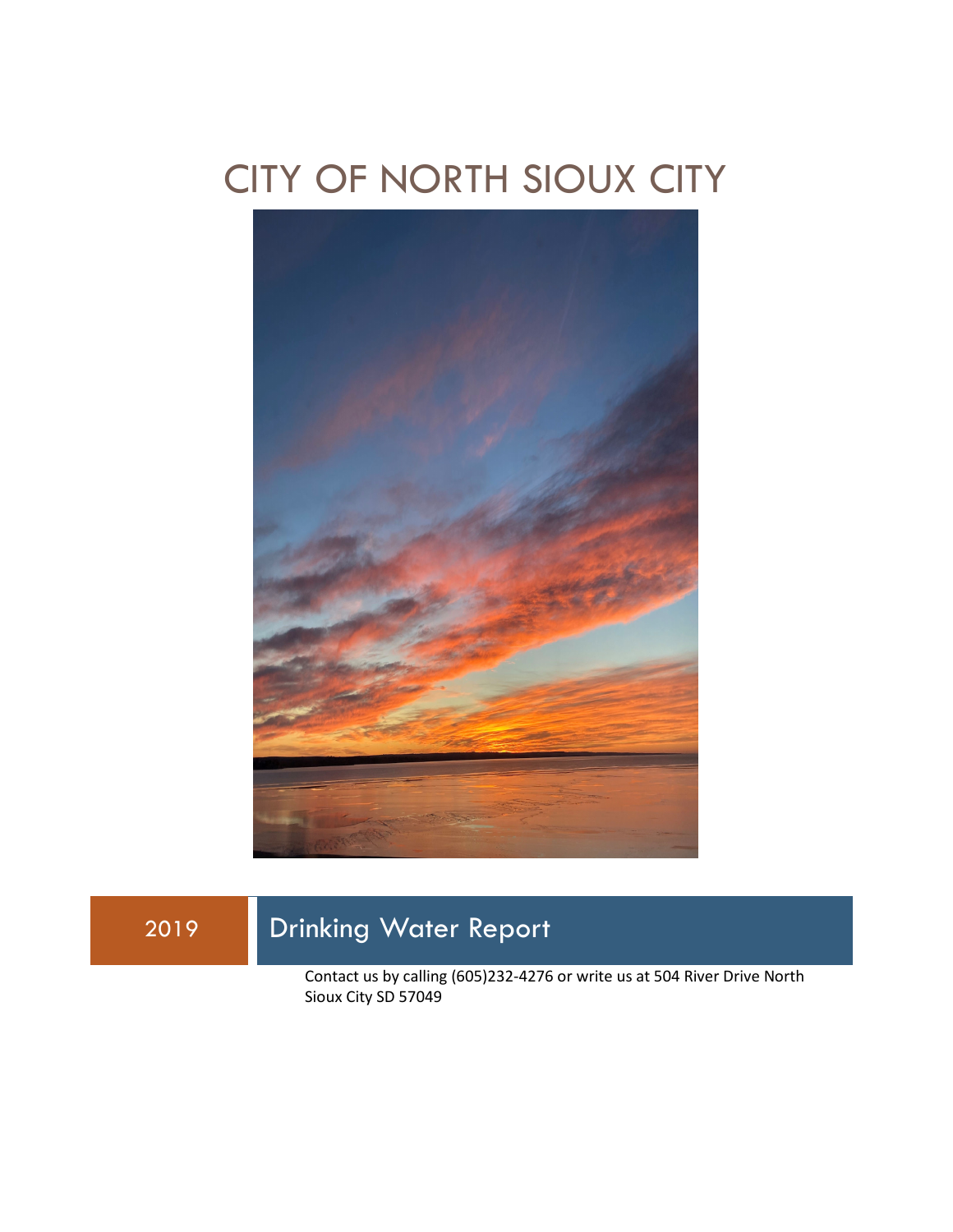# City of North Sioux City

**DRINKING WATER REPORT** WATER QUALITY



**The City of North Sioux City has supplied eleven consecutive years of safe drinking water to the public it serves and has been awarded the Secretary's Award for Drinking Water Excellence by the South Dakota Department of Environment and Natural Resources. This report is a snapshot of the quality of the water that we provided last year. Included are details about where your water comes from, what it contains, and how it compares to Environmental Protection Agency (EPA) and state standards. We are committed to providing you with information because informed customers are our best allies.**

#### **Water Source**

We serve more than 2,530 customers an average of 927,000 gallons of water per day. Our water is groundwater that we produce from local wells. The state has performed an assessment of our source water and they have determined that the relative susceptibility rating for the North Sioux City public water supply system is medium.

**For more information about your water and information on opportunities to participate in public meetings, call (605)232-4276.**

#### **Additional Information**

The sources of drinking water (both tap water and bottled water) include rivers, lakes, streams, ponds, reservoirs, springs, and wells. As water travels over the surface of the land or through the ground, it dissolves naturally-occurring minerals, and can pick up substances resulting from the presence of animals or from human activity.

Contaminants that may be present in source water include:

- *Microbial contaminants*, such as viruses and bacteria, which may come from sewage treatment plants, septic systems, agricultural livestock operations, and wildlife.
- *Inorganic contaminants*, such as salts and metals, which can be naturally-occurring or result from urban stormwater runoff, industrial or domestic wastewater discharges, oil and gas production, mining, or farming.
- *Pesticides and herbicides,* which may come from a variety of sources such as agriculture, urban stormwater runoff, and residential uses.
- *Organic chemical contaminants*, including synthetic and volatile organic chemicals, which are byproducts of industrial processes and petroleum production, and can also come from gas stations, urban stormwater runoff, and septic systems.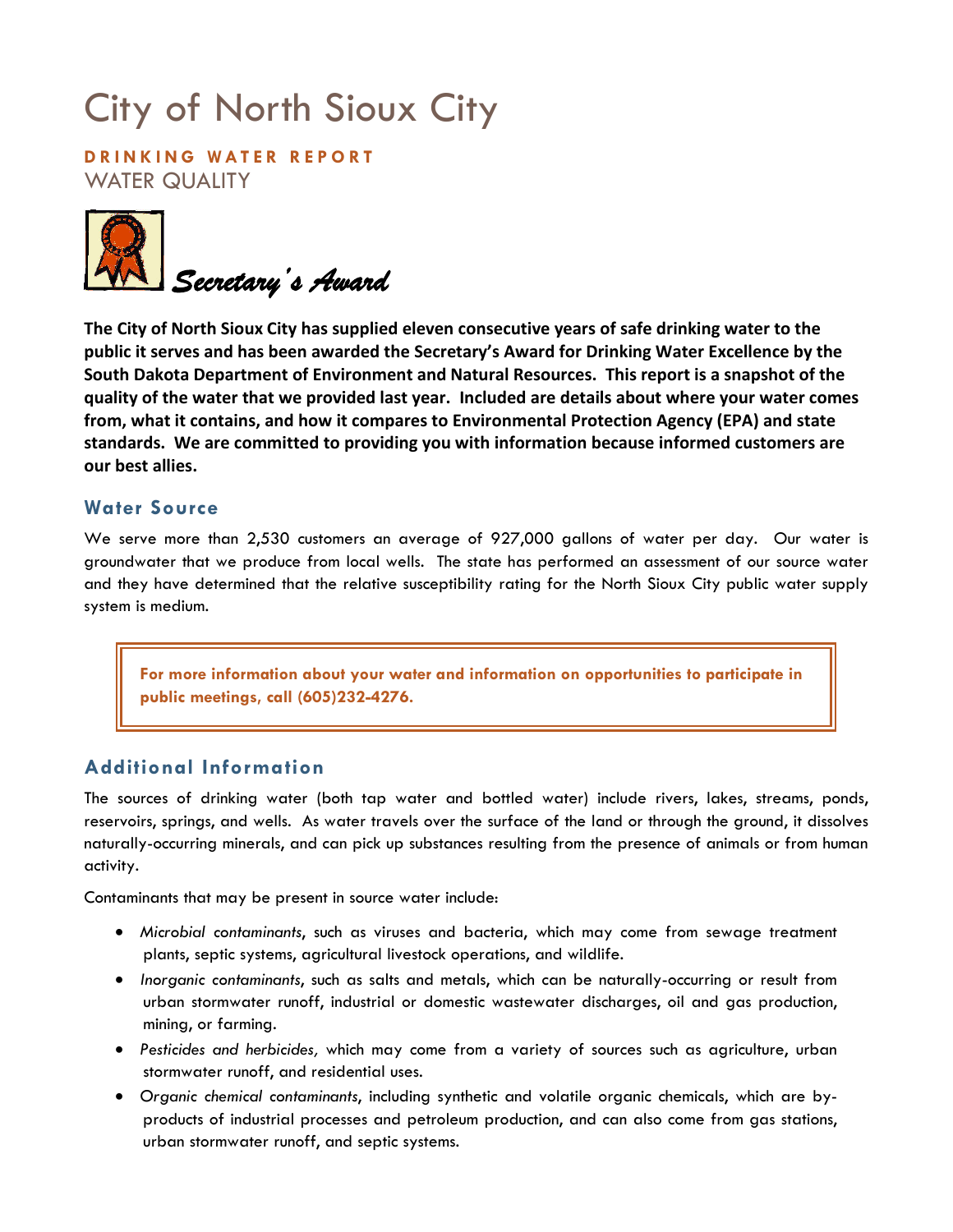• *Radioactive contaminants*, which can be naturally-occurring or be the result of oil and gas production and mining activities.

In order to ensure that tap water is safe to drink, EPA prescribes regulations which limit the amount of certain contaminants in water provided by public water systems. FDA regulations establish limits for contaminants in bottled water which must provide the same protection for public health.

Drinking water, including bottled water, may reasonably be expected to contain at least small amounts of some contaminants. The presence of contaminants does not necessarily indicate that water poses a health risk. More information about contaminants and potential health effects can be obtained by calling the Environmental Protection Agency's Safe Drinking Water Hotline (800-426-4791).

Some people may be more vulnerable to contaminants in drinking water than the general population. Immunocompromised persons such as persons with cancer undergoing chemotherapy, persons who have undergone organ transplants, people with HIV/AIDS or other immune system disorders, some elderly, and infants can be particularly at risk from infections. These people should seek advice about drinking water from their health care providers. EPA/CDC guidelines on appropriate means to lessen the risk of infection by *Cryptosporidium* and other microbial contaminants can be obtained by calling the Environment Protection Agency's Safe Drinking Water Hotline (800-426-4791).

If present, elevated levels of lead can cause serious health problems, especially for pregnant women and young children. Lead in drinking water is primarily from materials and components associated with service lines and home plumbing. The City of North Sioux City public water supply system is responsible for providing high quality drinking water, but cannot control the variety of materials used in plumbing components. When your water has been sitting for several hours, you can minimize the potential for lead exposure by flushing your tap for 30 seconds to 2 minutes before using water for drinking or cooking. If you are concerned about lead in your water, you may wish to have your water tested. Information on lead in drinking water, testing methods, and steps you can take to minimize exposure is available from the Safe Drinking Water Hotline or at *http://www.epa.gov/safewater/lead*.

#### **Detected Contaminants**

The attached table lists all the drinking water contaminants that we detected during the 2019 calendar year. The presence of these contaminants in the water does not necessarily indicate that the water poses a health risk. Unless otherwise noted, the data presented in this table is from testing done January 1 – December 31, 2019 The state requires us to monitor for certain contaminants less than once per year because the concentrations of these contaminants are not expected to vary significantly from year to year. Some of the data, though representative of the water quality, is more than one year old.